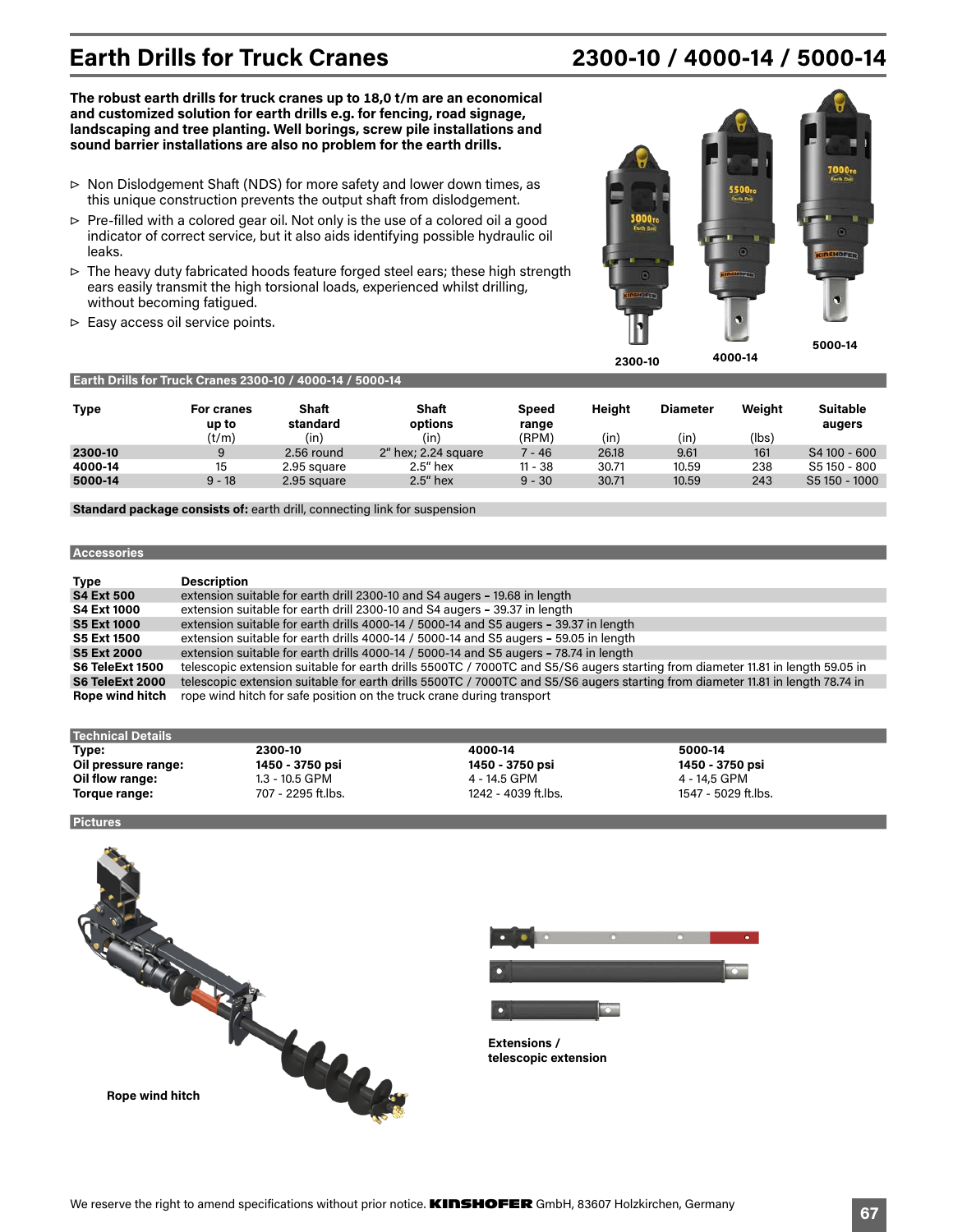## **S4 Augers**

**The S4 auger is perfectly matched to the 2300-10 earth drill and every task. A constant spiral configuration and a shallow pitch flight guarantee extreme efficiency and productivity. Suitable for truck cranes up to 9 t/m .**

- ▷ Higher productivity by constant spiral configuration and the perfectly angled tooth holder.
- ▷ Interchangeable pilots and teeth allow for differing ground conditions.
- $\triangleright$  Easy fitting of teeth and pilots.
- ▷ Patented Shock Lock-System: incorporating a shock absorbing rubber element to protect the tungsten carbide on the tooth assembly coupled with a solid locking pin prevent tooth loss.
- ▷ High flexibility thanks to different auger extensions.



|             |                         | S4 Augers (please specify pilot and tooth option when ordering) |                               |                 |                           |                                 |
|-------------|-------------------------|-----------------------------------------------------------------|-------------------------------|-----------------|---------------------------|---------------------------------|
| <b>Type</b> | <b>Diameter</b><br>(in) | Spiral length<br>(in)                                           | <b>Overall length</b><br>(in) | Weight<br>(lbs) | <b>Number</b><br>of teeth | <b>Tooth type</b>               |
| S4 100      | 3.93                    | 37.40                                                           | 47.24                         |                 |                           | Earth<br>Tungsten<br>Extra-dig* |
| S4 150      | 5.90                    | 30.70                                                           | 47.24                         |                 |                           | Earth<br>Tungsten<br>Extra-dig* |
| S4 200      | 7.87                    | 29.52                                                           | 47.24                         |                 |                           | Earth<br>Tungsten<br>Extra-dig* |
| S4 225      | 8.85                    | 29.52                                                           | 47.24                         |                 |                           | Earth<br>Tungsten<br>Extra-dig* |
| S4 250      | 9.84                    | 27.55                                                           | 47.24                         |                 |                           | Earth<br>Tungsten<br>Extra-dig* |
| S4 300      | 11.81                   | 27.55                                                           | 47.24                         |                 |                           | Earth<br>Tungsten<br>Extra-dig* |
| S4 350      | 13.77                   | 26.57                                                           | 47.24                         |                 |                           | Earth<br>Tungsten<br>Extra-dig* |
| S4 400      | 15.74                   | 24.60                                                           | 47.24                         |                 |                           | Earth<br>Tungsten<br>Extra-dig* |
| S4 450      | 17.71                   | 24.60                                                           | 47.24                         |                 |                           | Earth<br>Tungsten<br>Extra-dig* |
| S4 500      | 19.68                   | 24.60                                                           | 47.24                         |                 |                           | Earth<br>Tungsten<br>Extra-dig* |
| S4 600      | 23.62                   | 23.62                                                           | 47.24                         |                 |                           | Earth<br>Tungsten<br>Extra-dig* |

\* Tungsten-teeth with special digging pilot





**Note:** all augers are fitted with shock lock tooth holder. Overall length stated includes fitted wear parts.